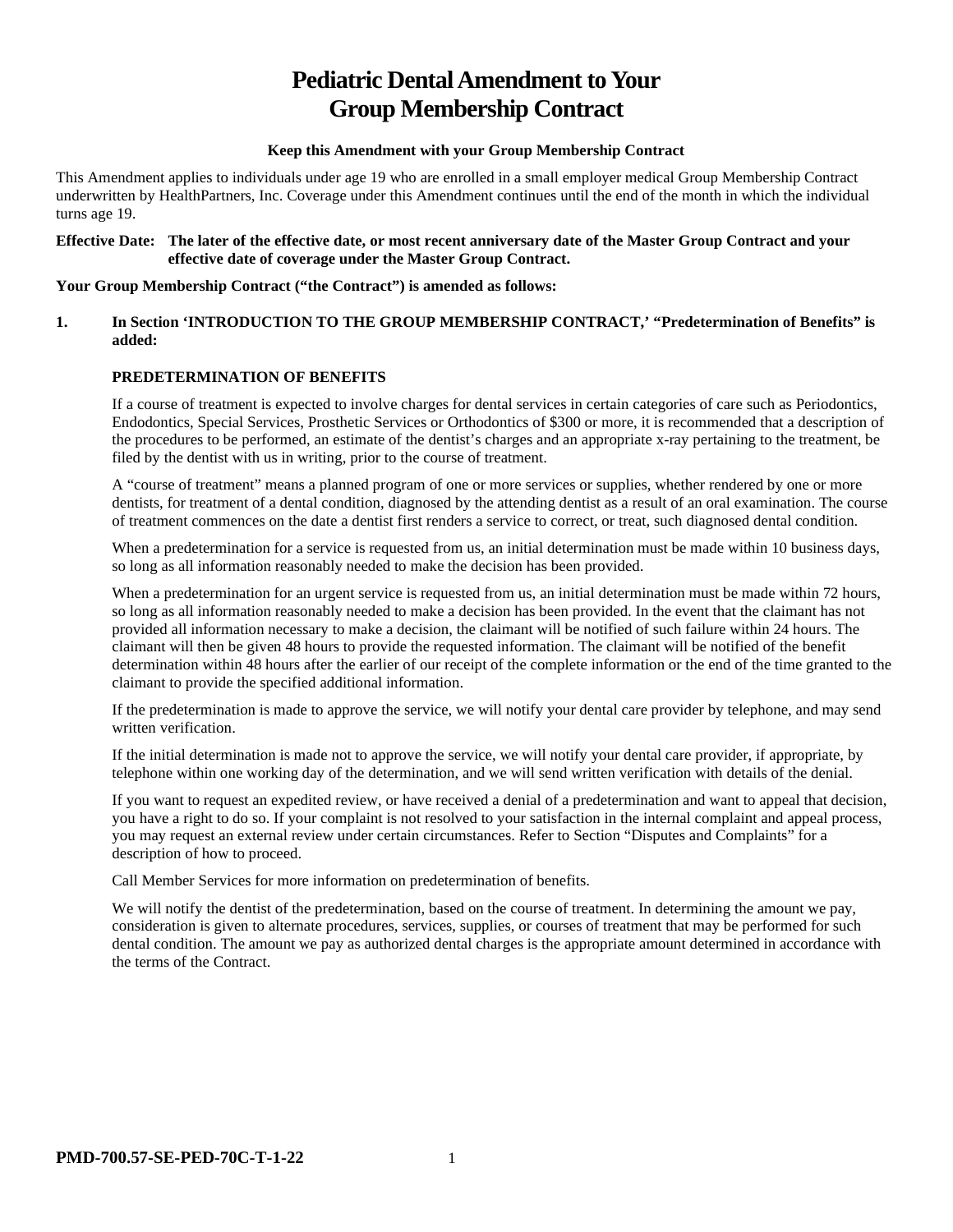If a description of the procedures to be performed, and an estimate of the dentist's charges are not submitted in advance, we reserve the right to make a determination of benefits payable, taking into account alternate procedures, services, supplies or courses of treatment, based on accepted standards of dental practice.

Predetermination for services to be performed is limited to services performed within 90 days from the date such course of treatment was approved by us. Additional services required after 90 days may be submitted in writing, as a new course of treatment, and approved on the same basis as the prior plan.

#### **2. In Section 'DEFINITIONS OF TERMS USED,' the following definitions are added:**

**Clinically Accepted Dental Services.** These are techniques or services, accepted for general use, based on risk/benefit implications (evidence based). Some clinically accepted techniques are approved only for limited use, under specific circumstances.

**Consultations**. These are diagnostic services provided by a dentist or dental specialist other than the practitioner who is providing treatment.

**Cosmetic Care.** These are dental services to improve appearance, without treatment of a related illness or injury.

**Customary Restorative Materials.** These are amalgam (silver fillings), glass ionomer and intraorally cured acrylic resin and resin-based composite materials (white fillings).

**Date of Service.** This is generally the date the dental service is performed. For prosthetic, or other special restorative procedures, the date of service is the date impressions were made for final working models. For endodontic procedures, date of service is the date on which the root canal was first entered for the purpose of canal preparation.

**Dentist.** This is a professionally degreed doctor of dental surgery or dental medicine who lawfully performs a dental service in strict accordance with governmental licensing privileges and limitations.

**Elective Procedures.** These are procedures which are available to patients but which are not dentally necessary.

**Emergency Dental Care.** These are services for an acute dental condition that would lead a prudent layperson to reasonably expect that the absence of immediate care would result in serious impairment to the dentition or would place the person's oral health in serious jeopardy.

**Endodontics.** This is the treatment of diseases of the dental pulp. Endodontics includes root canal therapy, pulp capping procedures, apexification and periapical procedures associated with root canal treatment.

**Medically Necessary Orthodontic Services.** These are comprehensive medically necessary services covered for pediatric dental members who have a severe handicapping malocclusion related to a medical condition resulting from congenital, craniofacial or dentofacial malformations involving the teeth and requiring reconstructive surgical correction in addition to orthodontic services.

**Oral Surgery.** This is routine surgery involving teeth or alveolar bone, including extraction and alveolectomy. Oral surgery may include other oral treatment and surgery, if a dentist considers it dentally necessary. Oral surgery does not include orthodontia, orthognathic surgery, and placement of dental implants or surgical care that is necessary because of a medical condition.

**Orthodontics.** This is medically necessary dental care for the correction of severe handicapping malocclusion of teeth using appliances and techniques that alter the position of teeth in the jaws.

**Orthognathic Surgery.** This is oral surgery to alter the position of the jaw bones.

**Periodontics.** This is non-surgical and surgical treatment of diseases of the gingiva (gums) and bone supporting the teeth.

**Prosthetic Services.** These are services to replace missing teeth; including the prescribing, repair, construction, replacement and fitting of fixed bridges and full or partial removable dentures.

#### **3. The following are added to Section "SERVICES NOT COVERED," and apply only to Pediatric Dental benefits:**

- Treatment, procedures or services which are not dentally necessary and/or which are primarily educational in nature or for the vocation, comfort, convenience, appearance or recreation of the member.
- The treatment of conditions which foreseeable result from excluded services.

#### **PMD-700.57-SE-PED-70C-T-1-22** 2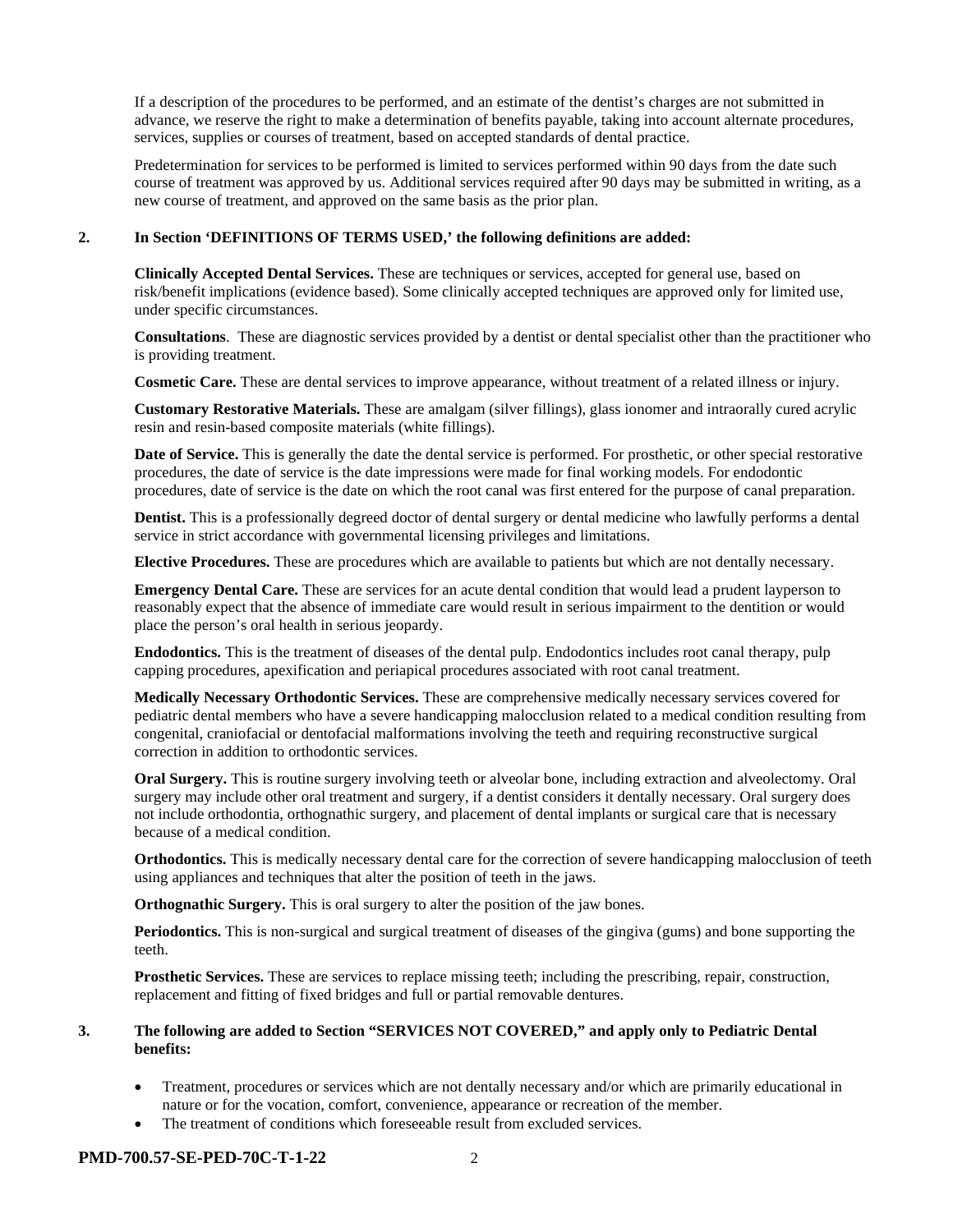- For Network Benefits, treatment, procedures or services which are not provided by a network dentist or other authorized provider or are not authorized by us.
- Dental services or supplies primarily intended to alter the shape, appearance and function of the teeth for cosmetic purposes, or for the purpose of improving the appearance of your teeth. This includes tooth whitening, tooth bonding and veneers that cover the teeth, and any services intended to replace existing restorations done historically for cosmetic reasons, even if due to material failure (wear/chipping/fracture) or the presence of decay at the restorative margin. This exclusion does not apply to services for reconstructive surgery. However, to the extent that these reconstructive surgery services are paid as medical services under the Contract, they are not covered as Pediatric Dental services.
- Hospitalization or other facility charges.
- Local anesthesia or use of electronic analgesia billed as a separate procedure is not covered. Inhaled nitrous oxide is not covered. General anesthesia and intravenous sedation are not covered except as indicated in this Amendment.
- Orthodontic services, except as provided in this Amendment.
- Orthognathic surgery (surgery to reposition the jaws).
- Services which are elective, investigative, experimental or not otherwise clinically accepted.
- Procedures, appliances or restorations that are necessary to alter, restore or maintain occlusion, including but not limited to: increasing vertical dimension, replacing or stabilizing tooth structure lost by attrition (including chipping or fractures of tooth structure or restorations), or erosion, abfraction, abrasion, or realigning teeth, except as covered orthodontic services provided in this Amendment. Mandibular orthopedic appliances and bite planes are also not covered.
- Procedures, appliances (other than occlusal guards, as indicated in this Amendment) or restorations for the prevention of bruxism (grinding of teeth) or clenching.
- Services for the following items:
	- o replacement of any missing, lost or stolen dental or implant-supported prosthesis.
	- o replacement or repair of orthodontic appliances.
	- o replacement of orthodontic appliances due to non-compliance.
- Services related to a prosthetic or special restorative appliance which was installed or delivered more than 60 days after termination of coverage.
- Diagnostic testing that is performed and billed as a separate procedure such as collection of microorganisms for culture, viral cultures, genetic testing for susceptibility or oral disease and caries susceptibility tests. This includes all oral pathology and laboratory testing charges.
- For non-network coverage, dental services related to the replacement of any teeth missing prior to the member's effective date under this Amendment.
- Dental services, supplies and devices not expressly covered as a benefit under this Amendment.
- Prescription drugs and medications prescribed by a dentist. This includes gingival irrigation.
- Services provided to the member which the member is not required to pay.
- The portion of a billed charge for an otherwise covered service by a non-network provider, which is in excess of our maximum amount allowed. We also do not cover charges or a portion of a charge which is either a duplicate charge for a service or charges for a duplicate service.
- Services for injury or illness either (a) arising out of an injury in the course of employment and subject to workers' compensation or similar law; or (b) for which benefits are payable without regard to fault, under coverage statutorily required to be contained in any motor vehicle or other liability insurance policy or equivalent self-insurance; or (c) for which benefits are payable under another policy of accident and health insurance, Medicare or any other governmental program.
- Except where expressly addressed in this Amendment, when multiple, acceptable treatment options exist related to a specific dental problem, we will provide benefits based upon the least costly alternative treatment. This includes inlay restorations paid as corresponding amalgam restorations.
- Services covered under the patient's medical plan, except to the extent not covered under the patient's medical plan.
- Additional charges for office visits that occur after regularly scheduled hours, missed appointments or appointments cancelled on short notice.
- Onlays, veneers or partial crowns fabricated from extraorally cured composite resin or porcelain.
- Periodontal splinting.
- Athletic mouthguards.
- Charges for infection control, sterilization and waste disposal.

#### **PMD-700.57-SE-PED-70C-T-1-22** 3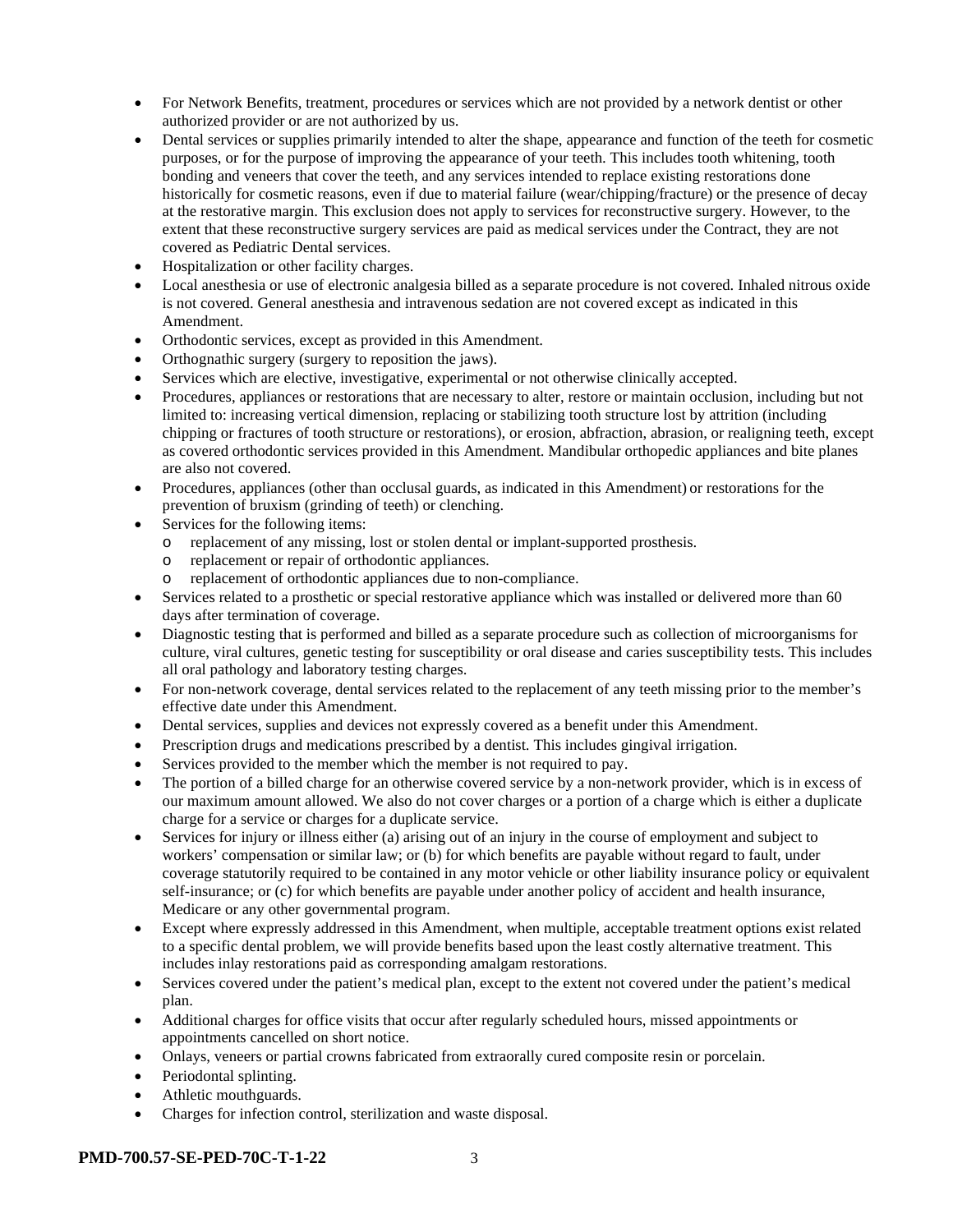- Charges for sales tax.
- Treatment, procedures, or services or drugs which are provided when you are not covered under this Amendment.
- Cone beam CT capture and interpretation.
- Harvest of bone for use in autogenous grafting procedure.
- Charges for maxillofacial prosthetics.
- Charges for case presentations for treatment planning or behavioral management.
- Charges for enamel microabrasion, odontoplasty and pulpal regeneration.
- Charges for surgical procedures for isolation of a tooth with a rubber dam.
- Non-intravenous conscious sedation and drugs to treat anxiety or pain.
- Charges for endodontic endosseous implants.
- Charges for intentional reimplantation (including necessary splinting).
- Charges for canal preparation and fitting of preformed dowel or post.
- Charges for temporary crowns for fractured teeth.
- Charges for interim or custom abutments for implants.
- Charges for rebonding, recementing and repair of fixed retainers.
- Charges for surgical placement of a temporary anchorage device.
- Charges for autogenous or nonautogenous osseous, osteoperiosteal or cartilage graft of the mandible or maxilla.
- Charges for anatomical crown exposure.
- Interim prostheses.
- Connector bars, stress breakers and precision attachments.
- Provisional pontics, crowns and retainer crowns.
- Copings.
- Oral hygiene instruction.
- Removal of fixed space maintainers.
- Hospital, home and extended care facility visits by dental providers.
- Gold foil restorations.
- Treatment for correction of malocclusion of teeth and associated dental and facial disharmonies, and posttreatment retainers, when treatment is not medically necessary.
- Maxillofacial MRI, maxillofacial ultrasound and sialoendoscopy capture and interpretation.
- Post processing of image or image sets.
- Caries risk assessment and documentation.
- Charges for unspecified procedures.
- Charges for the placement of a restorative foundation for an indirect restoration.
- Charges for periradicular services and bone grafts or other material used in conjunction with periradicular surgery.
- Non-dental administrative fees and charges including, but not limited to dental record preparation, and interest charges.
- Services related to the diagnosis and treatment of Temporomandibular Joint Dysfunction (TMD).
- Services associated with non-covered services.

#### **4. The Benefits Chart is expanded to include the following:**

# **Pediatric Dental Benefits Chart**

**The Contract covers Preventive and Diagnostic Services, Basic, Special, Prosthetic and medically necessary Orthodontia Services only, for members under age 19.**

**HealthPartners agrees to cover the dental services described below. This Benefits Chart describes the level of payment that applies for each of the covered services. To be covered, dental services or items described below must be medically or dentally necessary. The date of service must be while you are enrolled in the plan.**

**Coverage for eligible services is subject to the exclusions, limitations and other conditions of this Amendment and the Contract. See item 3. of this Amendment for additional information about exclusions.**

**This dental plan allows you to choose, at any time, dentists within the dental network (Network Benefits), or dentists outside of the network (Non-Network Benefits).**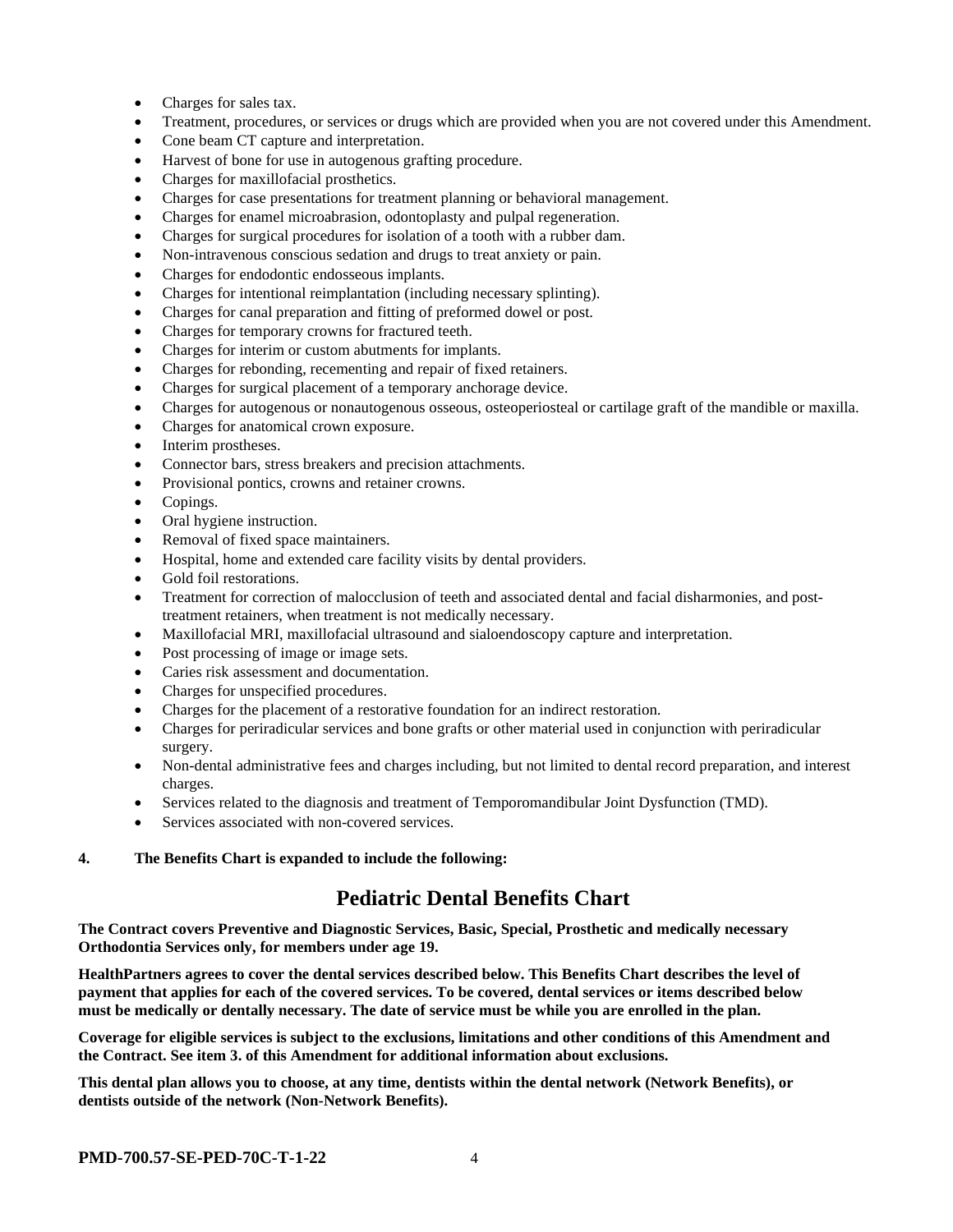**The amount that we pay for covered services is listed below. The member is responsible for the specified dollar amount and/or percentage of charges that we do not pay. Coverage may vary according to your network selection.**

**Network Benefits are underwritten by HealthPartners, Inc. Non-Network Benefits are underwritten by HealthPartners Insurance Company.**

**When you use Non-Network providers, benefits are substantially reduced and you will likely incur significantly higher out-of-pocket expenses. A Non-Network provider does not usually have an agreement with HealthPartners to provide services at a discounted fee. In addition, Non-Network Benefits are restricted to the usual and customary amount under the definition of "Charge." The usual and customary amount can be significantly lower than a Non-Network provider's billed charges. If the Non-Network provider's billed charges are over the usual and customary amount, you pay the difference, in addition to any required deductible, copayment and/or coinsurance, and these charges do not apply to the out-of-pocket limit.**

**This plan is subject to plan and benefit changes required to maintain compliance with federal and state law. This includes, but is not limited to, benefit changes required to maintain a certain actuarial value or metal level. We may also change your deductible, coinsurance and out-of-pocket limit values on an annual basis to reflect cost of living increases.**

**These definitions apply to this Amendment.**

| <b>Calendar Year:</b>         | This is the 12-month period beginning 12:01 A.M. Central Time, on January 1, and<br>ending 12:00 A.M. Central Time of the next following December 31.                                                                                                                                                                                                                                                                                                                                                                                                                                                                                                                                                                                                                                                                                                                                                                                                             |
|-------------------------------|-------------------------------------------------------------------------------------------------------------------------------------------------------------------------------------------------------------------------------------------------------------------------------------------------------------------------------------------------------------------------------------------------------------------------------------------------------------------------------------------------------------------------------------------------------------------------------------------------------------------------------------------------------------------------------------------------------------------------------------------------------------------------------------------------------------------------------------------------------------------------------------------------------------------------------------------------------------------|
| <b>Charge:</b>                | For covered services delivered by network providers, this is the provider's discounted<br>charge for a given dental/surgical service, procedure or item, which network providers<br>have agreed to accept as payment in full.                                                                                                                                                                                                                                                                                                                                                                                                                                                                                                                                                                                                                                                                                                                                     |
|                               | For covered services delivered by non-network providers, this is the provider's charge<br>for a given dental/surgical service, procedure or item, up to our maximum amount<br>allowed for that service, procedure or item.                                                                                                                                                                                                                                                                                                                                                                                                                                                                                                                                                                                                                                                                                                                                        |
|                               | Our maximum amount allowed is based on the usual and customary charge for a given<br>dental/surgical service, procedure or item. It is consistent with the charge of other<br>providers of a given service or item in the same region. You must pay for any charges<br>above the maximum amount allowed, and they do not apply to the out-of-pocket limit.                                                                                                                                                                                                                                                                                                                                                                                                                                                                                                                                                                                                        |
|                               | To be covered, a charge must be incurred on or after the member's effective date and<br>on or before the termination date. For network provider charges, the amount of the<br>copayment or coinsurance, or the amount applied to any deductible, is based on the<br>agreed fee applicable to the network provider, or a reasonable estimate of the cost<br>according to a fee schedule equivalent. For non-network provider charges, the amount<br>considered as a copayment or coinsurance, or the amount applied to any deductible, is<br>based on the lesser of the billed charge and our maximum amount allowed.                                                                                                                                                                                                                                                                                                                                              |
| <b>Copayment/Coinsurance:</b> | The specified dollar amount, or percentage, of charges incurred for covered services,<br>which we do not pay, but which a member must pay, each time a member receives<br>certain dental services, procedures or items. Our payment for those covered services or<br>items begins after the copayment or coinsurance is satisfied. Covered services or items<br>requiring a copayment or coinsurance are specified in this Benefits Chart. For network<br>provider charges, the amount considered as a copayment or coinsurance is based on<br>the agreed fee applicable to the network provider, or a reasonable estimate of the cost<br>according to a fee schedule equivalent. For non-network provider charges, the amount<br>considered as a copayment or coinsurance is based on the lesser of the billed charge<br>and our maximum amount allowed. A copayment or coinsurance is due at the time a<br>service is rendered, or when billed by the provider. |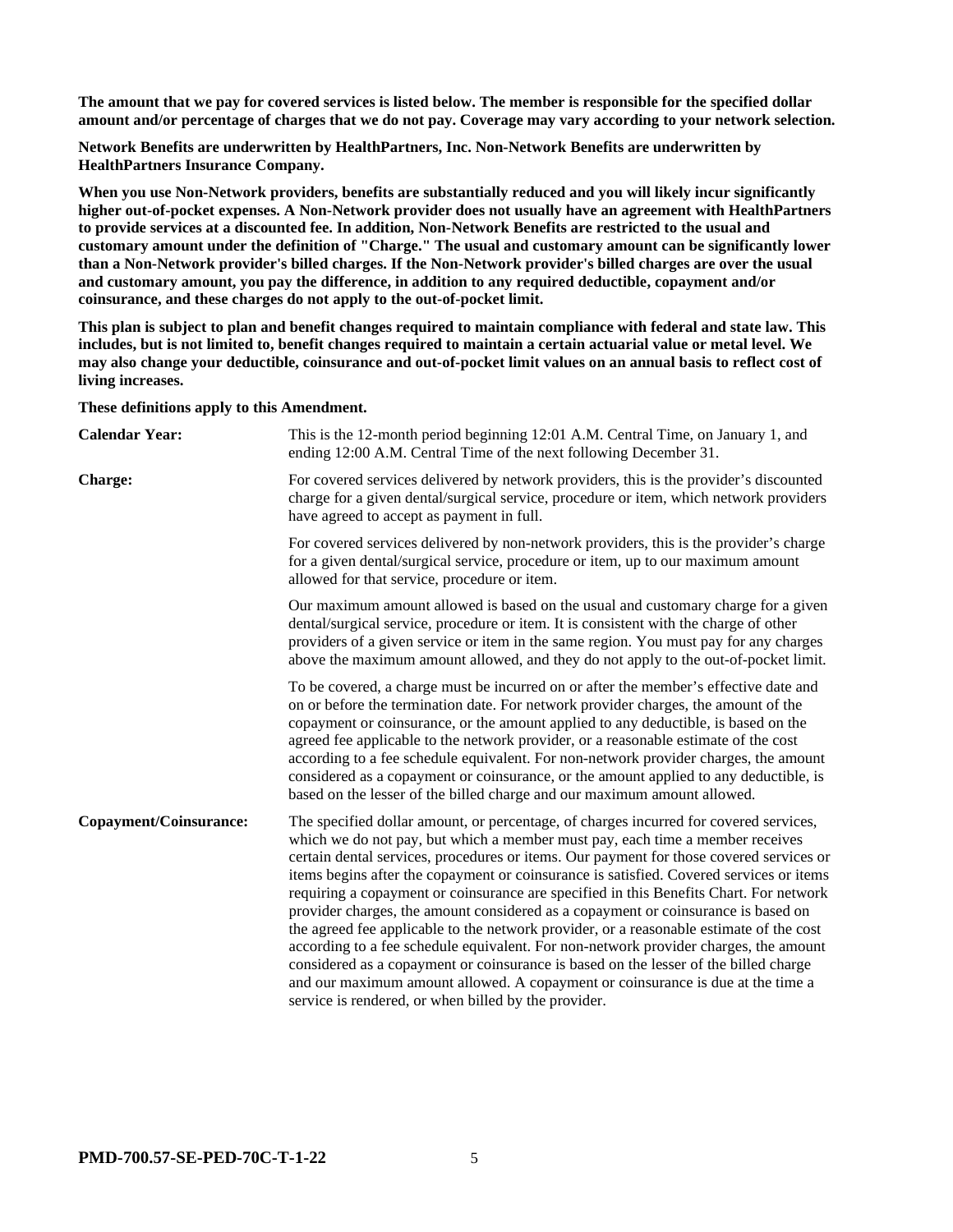| Deductible:                    | The specified dollar amount of charges incurred for covered services, which we do not<br>pay, but a member or a family has to pay first in a calendar year. Our payment for<br>those services or items begins after any deductible is satisfied. Your plan has an<br>embedded deductible. This means once a member meets the individual deductible, the<br>plan begins paying benefits for that person. If two or more members of the family meet<br>the family deductible, the plan begins paying benefits for all members of the family,<br>regardless of whether each member has met the individual deductible. However, a<br>member may not contribute more than the individual deductible towards the family<br>deductible. The amount of the charges that apply to any deductible are based on (1) the<br>agreed fee applicable to the network provider, or a reasonable estimate of the cost<br>according to a fee schedule equivalent; or (2) the lesser of the billed charge and our<br>maximum amount allowed for the non-network provider. This Benefits Chart indicates<br>which covered services are not subject to the deductible. |
|--------------------------------|--------------------------------------------------------------------------------------------------------------------------------------------------------------------------------------------------------------------------------------------------------------------------------------------------------------------------------------------------------------------------------------------------------------------------------------------------------------------------------------------------------------------------------------------------------------------------------------------------------------------------------------------------------------------------------------------------------------------------------------------------------------------------------------------------------------------------------------------------------------------------------------------------------------------------------------------------------------------------------------------------------------------------------------------------------------------------------------------------------------------------------------------------|
| <b>Out-of-Pocket Expenses:</b> | You pay any specified copayments/coinsurance and deductibles applicable for<br>particular services, subject to the out-of-pocket limit described below. These amounts<br>are in addition to the monthly premium payments.                                                                                                                                                                                                                                                                                                                                                                                                                                                                                                                                                                                                                                                                                                                                                                                                                                                                                                                        |
| <b>Out-of-Pocket Limit:</b>    | You pay any copayments/coinsurance and deductibles for covered services, to the individual<br>or family out-of-pocket limit. Thereafter we cover 100% of charges incurred for all other<br>covered services, for the rest of the calendar year. You pay amounts greater than the out-of-<br>pocket limits if any benefit maximums are exceeded.                                                                                                                                                                                                                                                                                                                                                                                                                                                                                                                                                                                                                                                                                                                                                                                                  |
|                                | Non-Network Benefits above the maximum amount allowed (see definition of "charge"<br>above) do not apply to the out-of-pocket limit.                                                                                                                                                                                                                                                                                                                                                                                                                                                                                                                                                                                                                                                                                                                                                                                                                                                                                                                                                                                                             |
|                                | You are responsible to keep track of the out-of-pocket expenses. Contact Member Services<br>for assistance in determining the amount paid by the member for specific eligible services<br>received. Claims for reimbursement under the out-of-pocket limit provisions are subject to<br>the same time limits and provisions described under the "Claims Provisions" section of the<br>Contract.                                                                                                                                                                                                                                                                                                                                                                                                                                                                                                                                                                                                                                                                                                                                                  |

# **Limits shown below are combined under your Network Benefits and Non-Network Benefits.**

# **Individual Calendar Year Deductible**

| <b>Network Benefits</b>                            | <b>Non-Network Benefits</b>                        |
|----------------------------------------------------|----------------------------------------------------|
| See your Standard Tier Network Benefits individual | See your Non-Network Benefits individual           |
| deductible under your Medical Plan Benefits Chart. | deductible under your Medical Plan Benefits Chart. |

### **Family Calendar Year Deductible**

| <b>Network Benefits</b>                            | <b>Non-Network Benefits</b>                     |
|----------------------------------------------------|-------------------------------------------------|
| See your Standard Tier Network Benefits family     | See your Non-Network Benefits family deductible |
| deductible under your Medical Plan Benefits Chart. | under your Medical Plan Benefits Chart.         |

#### **Individual Calendar Year Out-of-Pocket Limit**

| <b>Network Benefits</b>                                                                                 | <b>Non-Network Benefits</b>                                                                                |
|---------------------------------------------------------------------------------------------------------|------------------------------------------------------------------------------------------------------------|
| See your Network Benefits individual out-of-<br>pocket limit under your Medical Plan Benefits<br>Chart. | See your Non-Network Benefits individual<br>out-of-pocket limit under your Medical Plan<br>Benefits Chart. |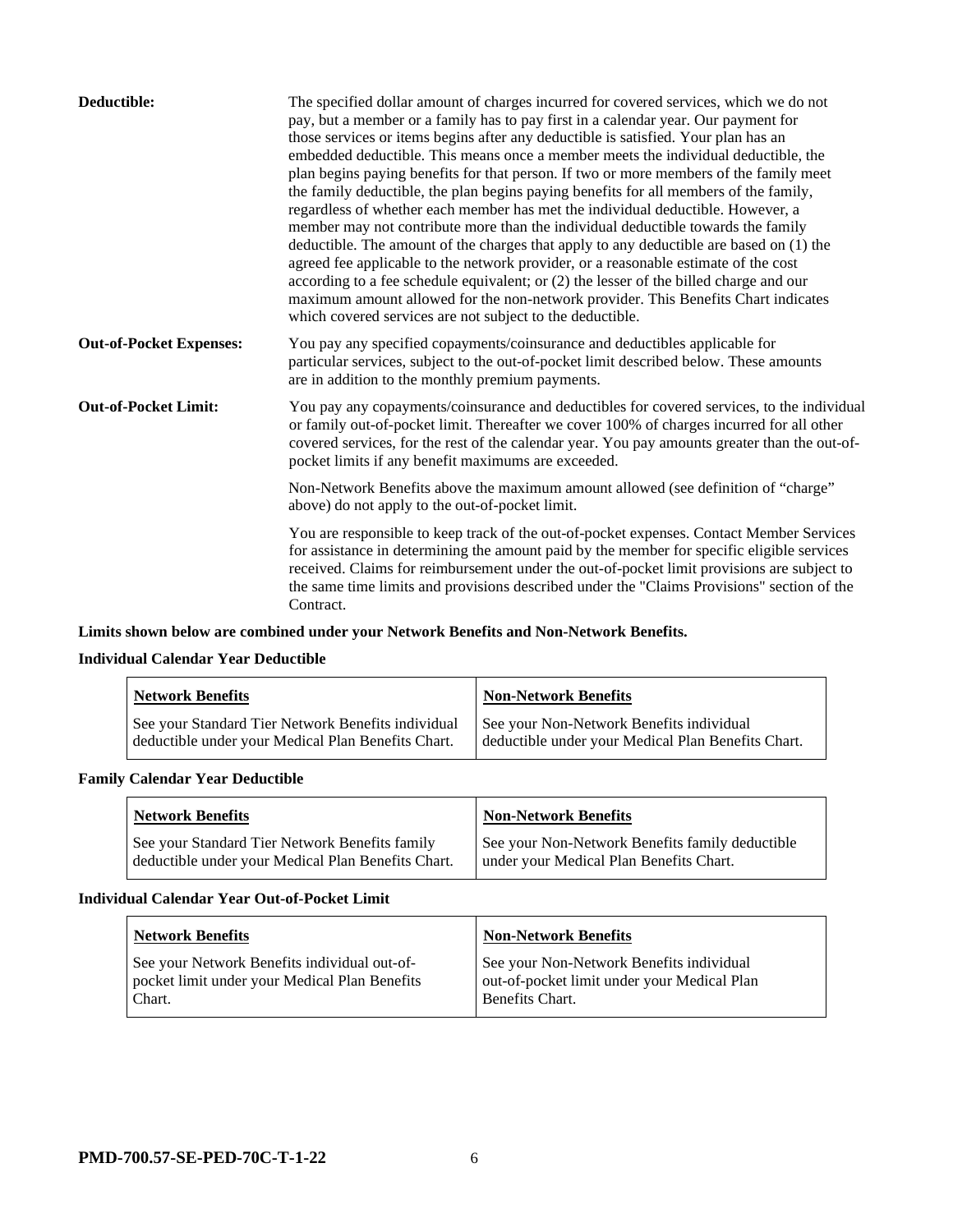| <b>Network Benefits</b>                                                                             | <b>Non-Network Benefits</b>                                                                             |
|-----------------------------------------------------------------------------------------------------|---------------------------------------------------------------------------------------------------------|
| See your Network Benefits family out-of-<br>pocket limit under your Medical Plan Benefits<br>Chart. | See your Non-Network Benefits family out-of-<br>pocket limit under your Medical Plan Benefits<br>Chart. |

# **PREVENTIVE AND DIAGNOSTIC SERVICES**

#### **Covered Services:**

We cover the following preventive and diagnostic services, with certain limitations which are listed below. For this category, deductible does not apply to: Network Benefits.

- **Routine dental care examinations for new and existing patients** limited to twice each calendar year.
- **Dental cleaning (prophylaxis or periodontal maintenance cleaning)** limited to twice each calendar year.
- **Professionally applied topical fluoride (other than silver diamine fluoride)** limited to twice each calendar year.
- **Silver diamine fluoride** limited to twice per tooth each calendar year.
- **Pit and Fissure sealant application and preventive resin restoration** limited to one application per tooth per 36 month period, for unrestored permanent molars.
- **Bitewing x-rays** limited to twice each calendar year.
- **Full mouth or panoramic x-rays** limited to once every sixty months.
- **Other x-rays, except as provided in connection with orthodontic diagnostic procedures and treatment.**
- **Space maintainers (fixed or removable appliances designed to prevent adjacent and opposing teeth from moving)** for lost primary teeth.
- **Evaluations that are not routine and periodic, including: problem-focused evaluations (either limited or detailed and extensive), periodontal evaluations, and evaluations for members under the age of 3 which include counseling with the primary caregiver.**
- **Screening or assessments of a patient** limited to twice each calendar year.

| Network Benefits              | <b>Non-Network Benefits</b>  |
|-------------------------------|------------------------------|
| 100% of the charges incurred. | 50% of the charges incurred. |

#### **Not Covered:**

- Diagnostic testing that is performed and billed as a separate procedure such as collection of microorganisms for culture, viral cultures, genetic testing for susceptibility or oral disease and caries susceptibility tests. This includes all oral pathology and laboratory testing charges.
- Additional charges for office visits that occur after regularly scheduled hours, office visits for observation, missed appointments or appointments cancelled on short notice.
- Cone beam CT capture and interpretation.
- Oral hygiene instruction.
- Removal of fixed space maintainers.
- Hospital, home and extended care facility visits by dental providers.
- Maxillofacial MRI, maxillofacial ultrasound and sialoendoscopy capture and interpretation.
- Post processing of image or image sets.
- Caries risk assessment and documentation.
- Charges for unspecified procedures.
- See "Services Not Covered" in item 3. of this Amendment.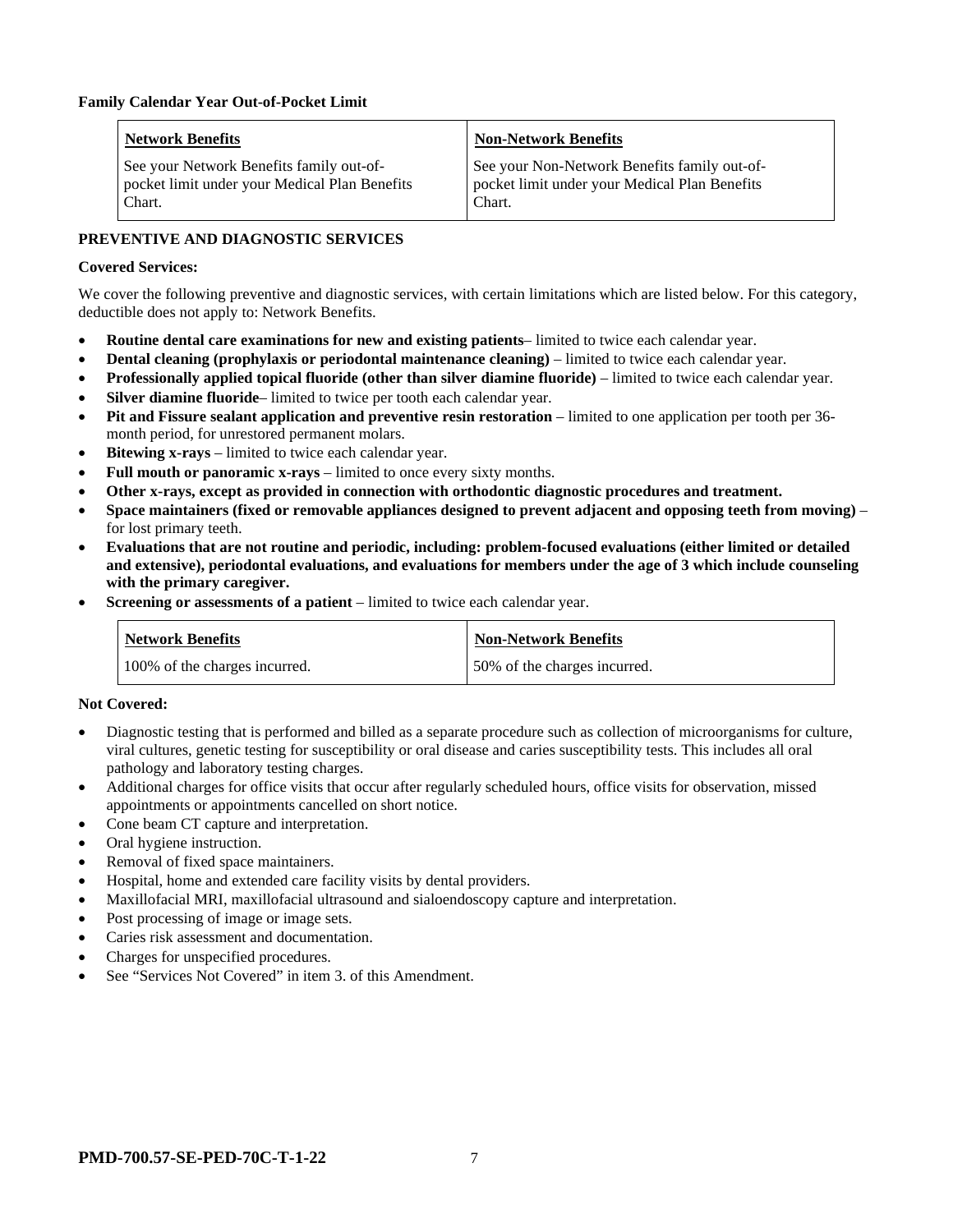#### **BASIC SERVICES**

#### **Covered Services:**

We cover the following services:

- **Consultations.**
- **Emergency treatment for relief of pain.**
- **Regular restorative services (fillings) other than posterior composites.** Restorations using customary restorative materials and stainless steel crowns are covered, when dentally necessary due to loss of tooth structure as a result of tooth decay or fracture.
- **Regular restorative services (fillings) - posterior composites (white fillings on bicuspids and molars).** Restorations using customary restorative materials and preventive resin restorations are covered, when dentally necessary due to loss of tooth structure as a result of tooth decay or fracture.
- **Oral Surgery – surgical and non-surgical extraction for the restoration of dental function.** Services include, but are not limited to, removal of impacted teeth, incision or drainage of abscesses and removal of exostosis. General anesthesia or intravenous sedation is covered, when dentally necessary, when provided by the attending dentist in a dental office setting and required to perform a covered dental procedure.
- **Periodontics (Gum Disease)** limited to once every 24 months for non-surgical treatment and once every 36 months for surgical treatment.
- **Endodontics.**

| <b>Network Benefits</b>      | <b>Non-Network Benefits</b>  |
|------------------------------|------------------------------|
| 70% of the charges incurred. | 50% of the charges incurred. |

#### **Limitations:**

• Collection and application of autologous blood concentrate product is limited to once every 36 months.

#### **Not Covered:**

- Periodontal splinting.
- Orthognathic surgery (surgery to reposition the jaws).
- Harvest of bone for use in autogenous grafting procedure.
- Charges for surgical procedures for isolation of a tooth with a rubber dam.
- Non-intravenous conscious sedation, and drugs to treat anxiety or pain.
- Charges for endodontic endosseous implants.
- Charges for intentional reimplantation (including necessary splinting).
- Charges for canal preparation and fitting of preformed dowel or post.
- Charges for temporary crowns for fractured teeth.
- Charges for surgical placement of a temporary anchorage device.
- Charges for autogenous or nonautogenous osseous, osteoperiosteal or cartilage graft of the mandible or maxilla.
- Charges for anatomical crown exposure.
- Charges for the placement of a restorative foundation for an indirect restoration.
- Charges for periradicular services and bone grafts or other material used in conjunction with periradicular surgery.
- Charges for unspecified procedures.
- See "Services Not Covered" in item 3. of this Amendment.

# **SPECIAL SERVICES**

#### **Covered Services:**

We cover the following services:

• **Special Restorative Care** – extraorally fabricated or cast restorations (crowns, onlays) are covered when teeth cannot be restored with customary restorative material and when dentally necessary due to the loss of tooth structure as a result of tooth decay or fracture. If a tooth can be restored with a customary restorative material, but an onlay, crown, jacket, indirect composite or porcelain/ceramic restoration is selected, benefits will be calculated using the charge appropriate to the equivalent customary restorative material.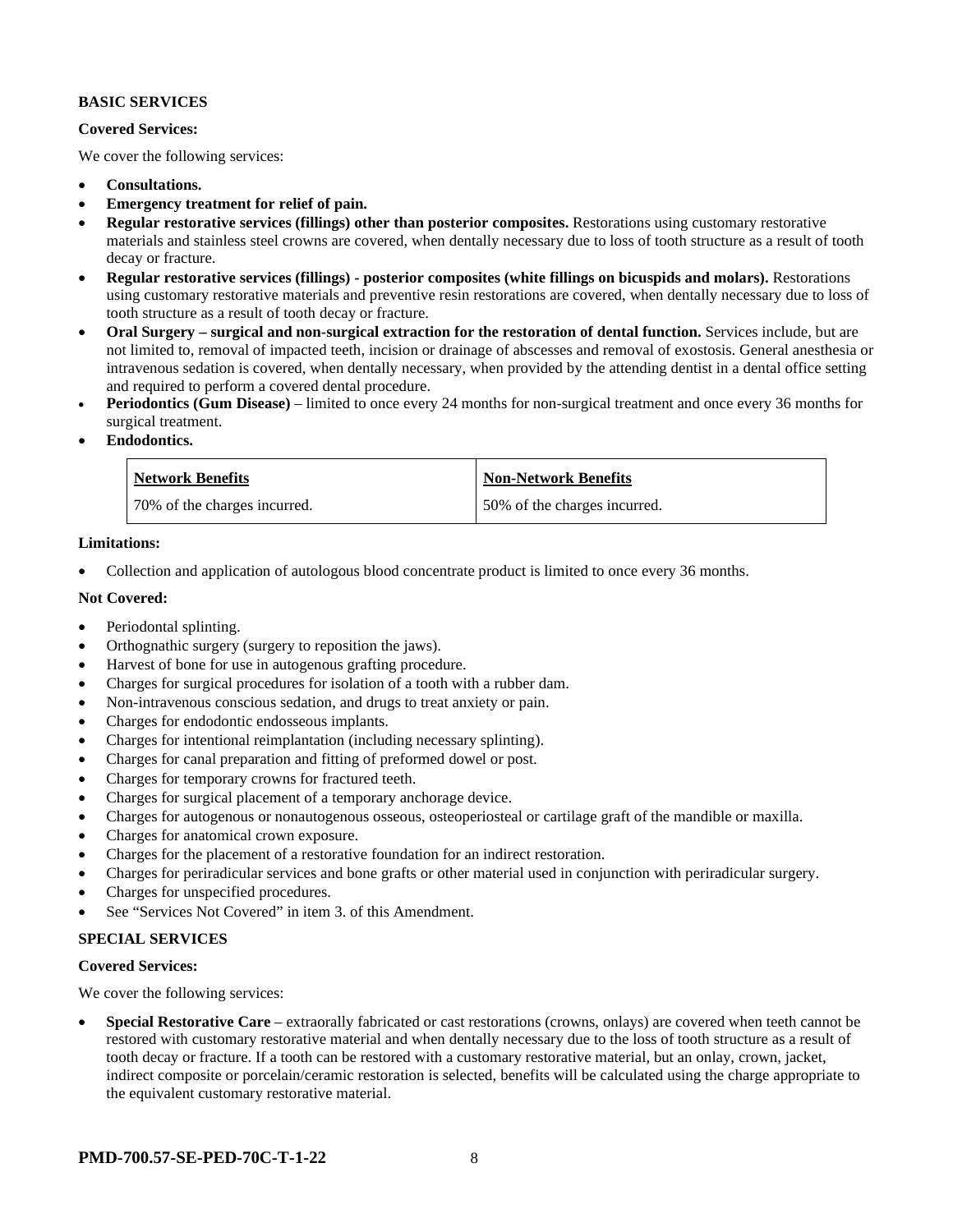#### • **Repair or recementing of crowns, inlays and onlays.**

| <b>Network Benefits</b>      | <b>Non-Network Benefits</b>  |
|------------------------------|------------------------------|
| 70% of the charges incurred. | 50% of the charges incurred. |

#### **Limitations:**

• Benefit for the replacement of a crown or onlay will be provided only after a five year period measured from the date on which the procedure was last provided, whether under this Amendment or not.

#### **Not Covered:**

- Gold foil restorations.
- Onlays, veneers or partial crowns fabricated from extraorally cured composite resin or porcelain.
- Charges for unspecified procedures.
- See "Services Not Covered" in item 3. of this Amendment.

#### **PROSTHETIC SERVICES**

#### **Covered Services:**

We cover the following services:

- **Bridges** initial installation of fixed bridgework to replace missing natural teeth, replacement of an existing fixed bridgework by a new bridgework, the addition of teeth to an existing bridgework, and repair or recementing of bridgework are covered. A given prosthetic appliance for the purpose of replacing an existing appliance will be provided when satisfactory evidence is presented that the new prosthetic appliance is required to replace one or more teeth extracted after the existing bridgework was installed.
- **Dentures** initial installation of full removable dentures to replace missing natural teeth and adjacent structures and adjustments during the six-month period following installation are covered. If a satisfactory result can be achieved through the utilization of standard procedures and materials but a personalized appliance is selected, or one which involves specialized techniques, the charges appropriate to the least costly appliance are covered. Replacement of an existing full removable denture by a new denture is covered. A given prosthetic appliance for the purpose of replacing an existing appliance will be provided when satisfactory evidence is presented that the new prosthetic appliance is required to replace one or more teeth extracted after the existing denture was installed. Repair of dentures, or relining or rebasing of dentures more than six months after installation of an initial or replacement denture are covered.
- **Partial Dentures** Surveyed crowns which are not restorative but which are dentally necessary to facilitate the placement of a removable partial denture are covered. Initial installation of partial removable dentures to replace missing natural teeth and adjacent structures and adjustments during the six-month period following installation are covered. If a satisfactory result can be achieved by a standard cast chrome or acrylic partial denture, but a more complicated design is selected, the charges appropriate to the least costly appliance are covered. Replacement of an existing partial denture by a new denture, or the addition of teeth to an existing partial removable denture is covered. A given prosthetic appliance for the purpose of replacing an existing appliance will be provided when satisfactory evidence is presented that the new prosthetic appliance is required to replace one or more teeth extracted after the existing denture was installed. Repair of dentures, or relining or rebasing of dentures more than six months after installation of an initial or replacement denture are covered.
- **Occlusal guards** occlusal guards for the treatment of bruxism are covered, including repair and relining of occlusal guards.
- **Tissue Conditioning.**

| <b>Network Benefits</b>      | <b>Non-Network Benefits</b>  |
|------------------------------|------------------------------|
| 70% of the charges incurred. | 50% of the charges incurred. |

#### **Limitations:**

- Benefit for replacement of a prosthetic appliance will be provided only (a) if the existing appliance cannot be made serviceable, and (b) after a 5 year period measured from the date on which it was installed, whether under this Amendment or not.
- Occlusal guards are limited to one every 12 months, for members age 13 or older.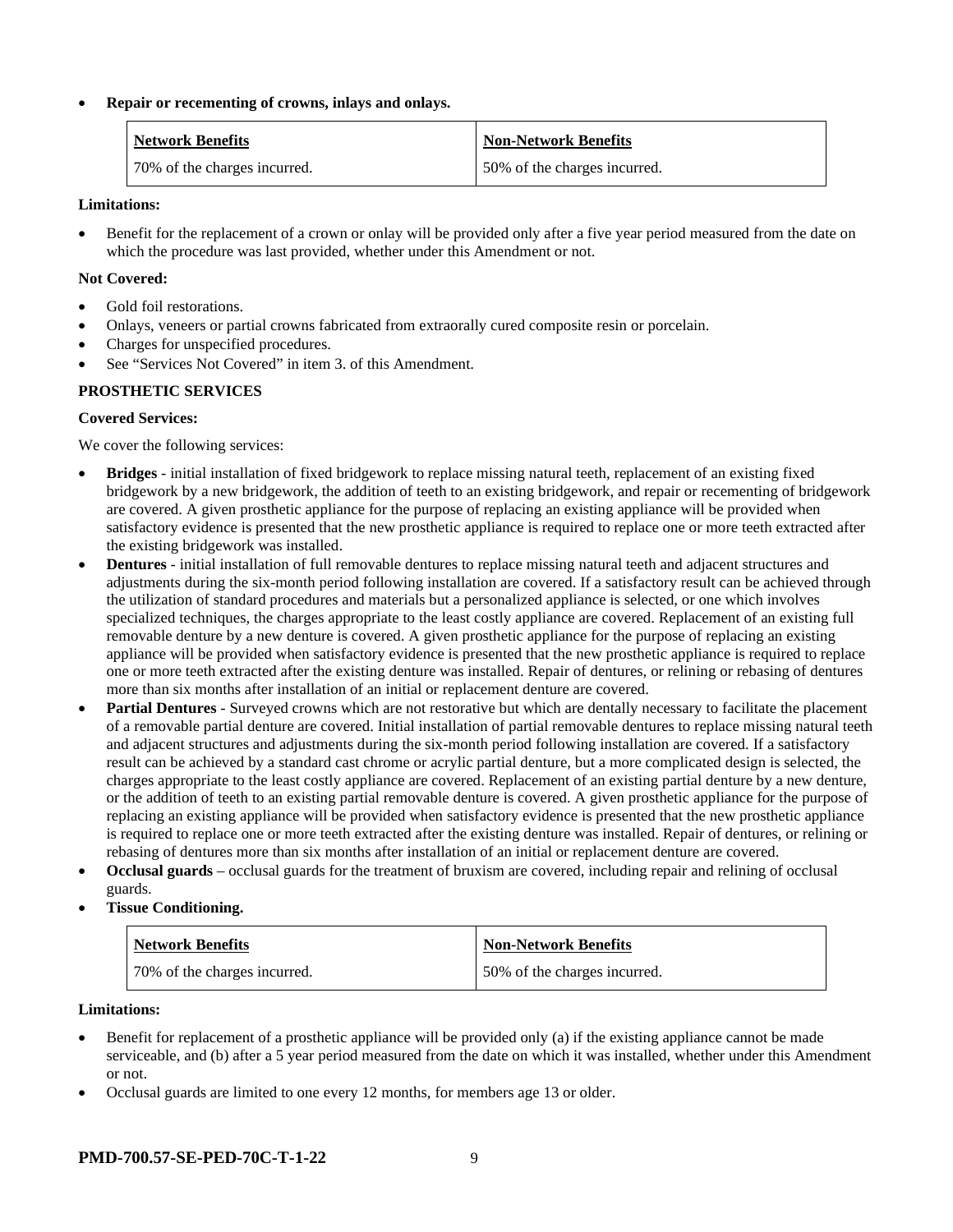# **Not Covered:**

- Services for replacement of any missing, lost or stolen dental or implant-supported prosthesis.
- Services related to a prosthetic appliance which was installed or delivered more than 60 days after termination of coverage.
- Interim prostheses.
- Connector bars, stress breakers and precision attachments.
- Provisional pontics, crowns and retainer crowns.
- Copings.
- Charges for unspecified procedures.
- See "Services Not Covered" in item 3. of this Amendment.

# **DENTAL IMPLANT SERVICES**

#### **Covered Services:**

#### We cover, **if dentally necessary**:

- the surgical placement of an implant body to replace missing natural teeth;
- removal and replacement of an implant body that is not serviceable and cannot be repaired after a period of at least five years from the date that the implant body was initially placed;
- initial installation of implant-supported prosthesis (crowns, bridgework and dentures) to replace missing teeth;
- replacement of an existing implant-supported prosthesis by a new implant-supported prosthesis, or the addition of teeth to an existing implant-supported prosthesis. We will replace an existing implant-supported prosthesis when satisfactory evidence is presented that (a) the new implant-supported prosthesis is required to replace one or more teeth extracted after the existing implant-supported prosthesis was installed, or (b) the existing implant-supported prosthesis cannot be made serviceable;
- repair of implant-supported prosthesis;
- other related implant services.

**Decisions about dental necessity are made by HealthPartners dental directors, or their designees. If the dental directors or their designees determine that a tooth or an arch can be restored with a standard prosthesis or restoration, no benefits will be allowed for the individual implant or implant procedure. For the second phase of treatment (the prosthodontics phase of placing the implant crown, bridge, denture or partial denture), we will base benefits on the least costly, professionally acceptable alternative treatment.**

| <b>Network Benefits</b>      | <b>Non-Network Benefits</b>  |
|------------------------------|------------------------------|
| 70% of the charges incurred. | 50% of the charges incurred. |

#### **Limitations:**

- Benefit for replacement of an existing implant-supported prosthesis that cannot be made serviceable will be provided only after a five year period measured from the date that the implant-supported prosthesis was initially placed, whether under this Amendment or not.
- Endosteal implants, surgical placement of an interim implant body, eposteal implants, transolsteal implants (including hardware), implant-supported complete or partial dentures, connecting bars, abutments, implant-supported crowns, and abutment supported retainers are limited to once every 5 years.
- Radiographic/surgical implant indexing is limited to once every 5 years.

#### **Not Covered:**

- Charges for interim abutments or custom abutments, including placement.
- Charges for unspecified procedures.
- See "Services Not Covered" in item 3. of this Amendment.